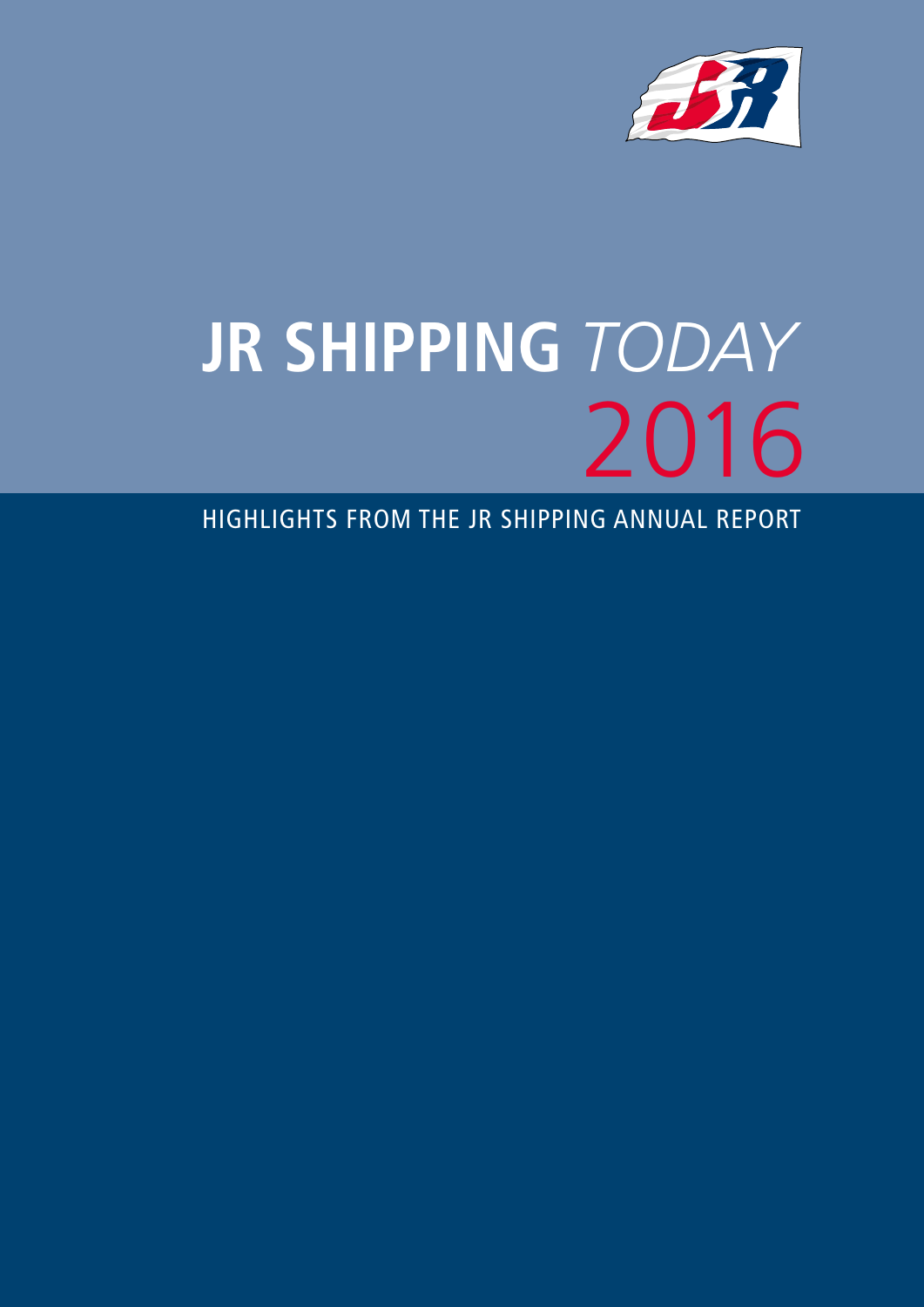## MESSAGE FROM THE BOARD

In 2016, JR Shipping once again perceived a challenging year. After a period of recovery which set in in 2015 and seemed to continue in 2016, the container feeder market in particular saw an unanticipated downswing in the second half of the financial year. On the one hand, this was due to the disappointing global trade growth figures, while the unexpected outcome of the Brexit referendum led to additional unrest. On the other hand, the transition and restructuring climate which the shipping industry has been caught in for a while now negatively impacted the results. For the shipping world, 2016 has been a year of mergers, takeovers and bankruptcies.

While the container feeder market showed a recovery in 2015, that year's market for multipurpose vessels fell short of expectations - as it did in 2016. This can also be blamed on the combination of disappointing economic growth and the considerable transitions within the international shipping industry.

The third shipping market in which JR Shipping is active, the market for offshore service vessels, also went through an unexpectedly disappointing year. The dynamics in this market are hardly affected by developments on the economic world stage, though. Judging by current insights, it seems that we have suffered an atypical year in between better years. Many projects required a more protracted running-in period. Besides that, some projects were postponed because of signals indicating lower construction and installation costs in 2017. Expectations for the coming years are positive. Our SeaZip fleet, comprising six state-of-the-art offshore service vessels since 2016, allows JR Shipping Group to be prepared for an increase in operations.

Pertaining to special projects and ship management contracts assigned by outside parties, the shipping group made great efforts in 2016. They did not always lead to the desired outcomes, though. The often complex pathways towards specific agreements require much time and patience. In 2016, JR Shipping succeeded in adding one management contract for a multipurpose vessel to its portfolio. In early 2017, the efforts made in 2016 were belatedly rewarded, though, when a leading German shipping bank assigned us a management contract for two container feeders.

Since the crisis has broken out, nothing seems to be certain in the shipping industry any longer. All along, JR Shipping has proved capable of taking timely and effective measures to cope with the headwind and it will continue to do so, also in view of the disappointing developments in 2016. In the context of the present circumstances, it is not a given at all for a shipping company that it will continue to play a significant role in the transport of commodities, goods and products by sea, because it is a business operation which is as complex as it is vital for day-to-day life and there is no one who can imagine the implications if it should ever come to a standstill. Nevertheless, JR Shipping has managed to guarantee the continuity, quality and safety of its operational processes to fulfil its unequivocal mission: excellent service provision in short sea shipping. In 2017, JR Shipping is responsible for:

- P the customized deployment of 14 state-of-the-art container feeder vessels
- $\blacktriangleright$  the operation of 4 competitive multipurpose vessels
- P the flexible and long-term deployment of 6 SeaZip offshore service vessels
- P excellent implementation of ship-related restructuring plans and ship management projects assigned by outside parties

Harlingen, july 2017

Jan Reier Arends Sander Schakelaar JR Shipping Management Board

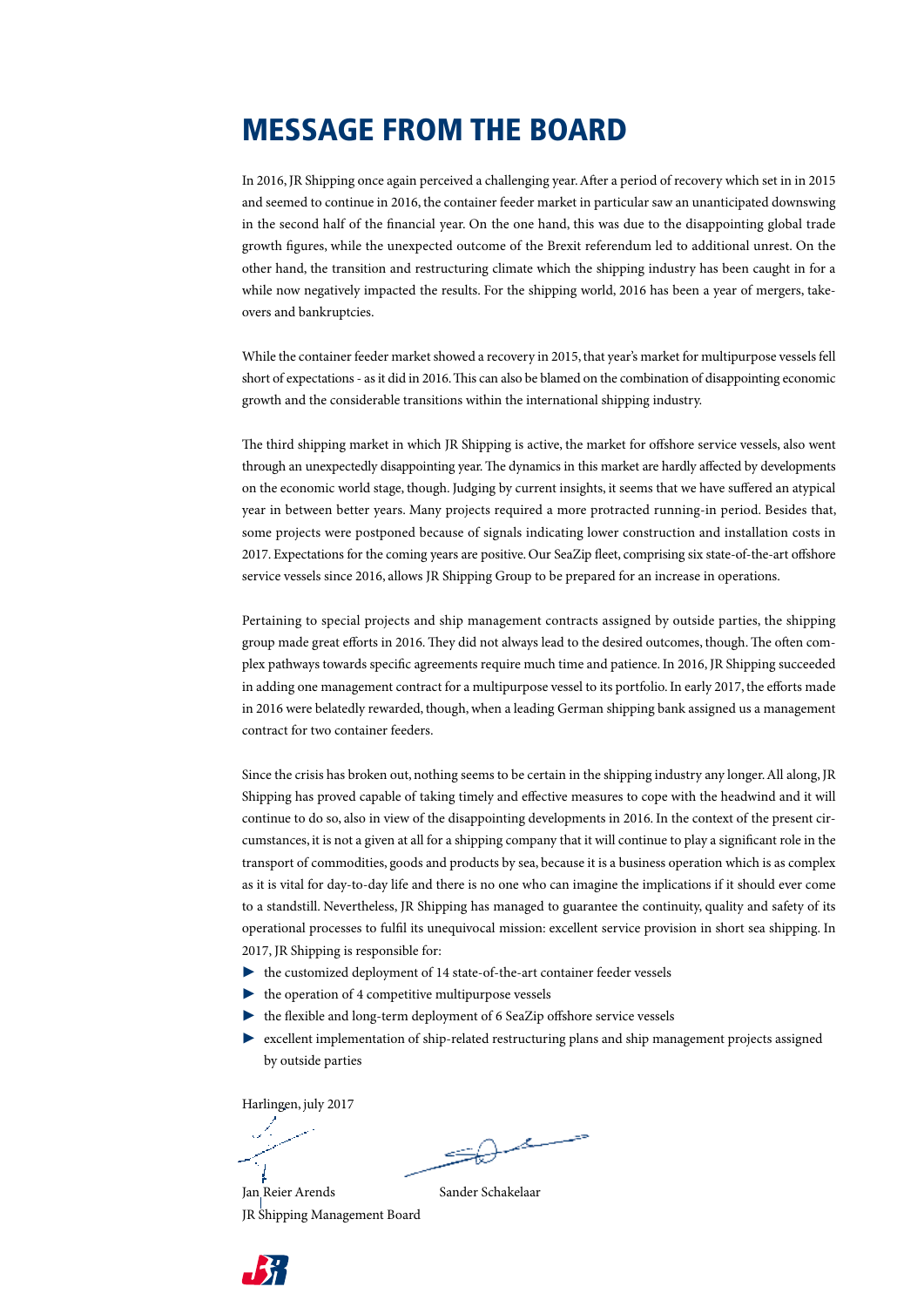## MARKET TRENDS AND FLEET PERFORMANCE

**Since 2008, JR Shipping Group has pursued a diversification policy which is focussing on three shipping markets: the container feeder market, the market for multipurpose vessels and the market for offshore service vessels. In the context of these markets, JR Shipping is also successful as a maritime partner in restructuring programmes and ship management projects. In the face of the disappointing market trends in 2016 and their impact on its fleet performance, the shipping company manages to guarantee the continuity, performance and safety of its business processes.**

#### **Container feeder market**

After the better prospects perceived in 2015 and early 2016, the container feeder market saw a new dip later during 2016. Rates fell and vessels sat idle again. Both globally and in the Netherlands, this new dip was for many shipping companies the last straw that broke the camel's back. The number of bankruptcies was unprecedentedly high. The delicate situation in the shipping industry in 2016 was illustrated by, among other things, the downfall of Korean shipping group Hanjin Shipping, the seventh largest shipping company in the world specialised in intercontinental container transport. The problems in the intercontinental container shipping market affect the prospects of the container feeder market immensely.



In 2015 and the first half of 2016, JR Shipping was able to conclude new contracts for a number of its vessels with charter rates which were higher than in the previous years. After the summer of 2016, it rapidly emerged that there was more going on than only a temporary downswing due to the usual 'summer dip'. The growth of the global goods trade was disappointing and the unanticipated Brexit decision caused new uncertainty. Many vessels were delivered back during their current charter contracts. Where new contracts could be concluded, considerably lower rates were agreed. With regard to a number of vessels, JR Shipping experienced short-term hitches in business operations too. While technically and as regards cost development, operations went off according to expectations, 2016 was a disappointing year in a commercial sense. Although this has had no consequences for the majority of the vessels so far, it is clear that further setbacks may jeopardise the working capital position of some vessels. As in the preceding years, the shipping company will continue to focus on taking timely measures to ensure the continuity of operations of these vessels.

#### **Multipurpose market**

In 2016, the market for compact multipurpose vessels, which JR Shipping is active on with its own vessels as well as vessels owned by outside parties, was challenging again. Although 2015 showed a slight recovery, it hardly continued. The rates remained stuck at levels which were approximately 30% below average pre-crisis market levels. In late 2016, there were hardly any signs of improvements. Compared with the market average, the JR Shipping vessels, which are traded in the spot market, performed 'least poorly', mainly due to  $\blacktriangleright$ 

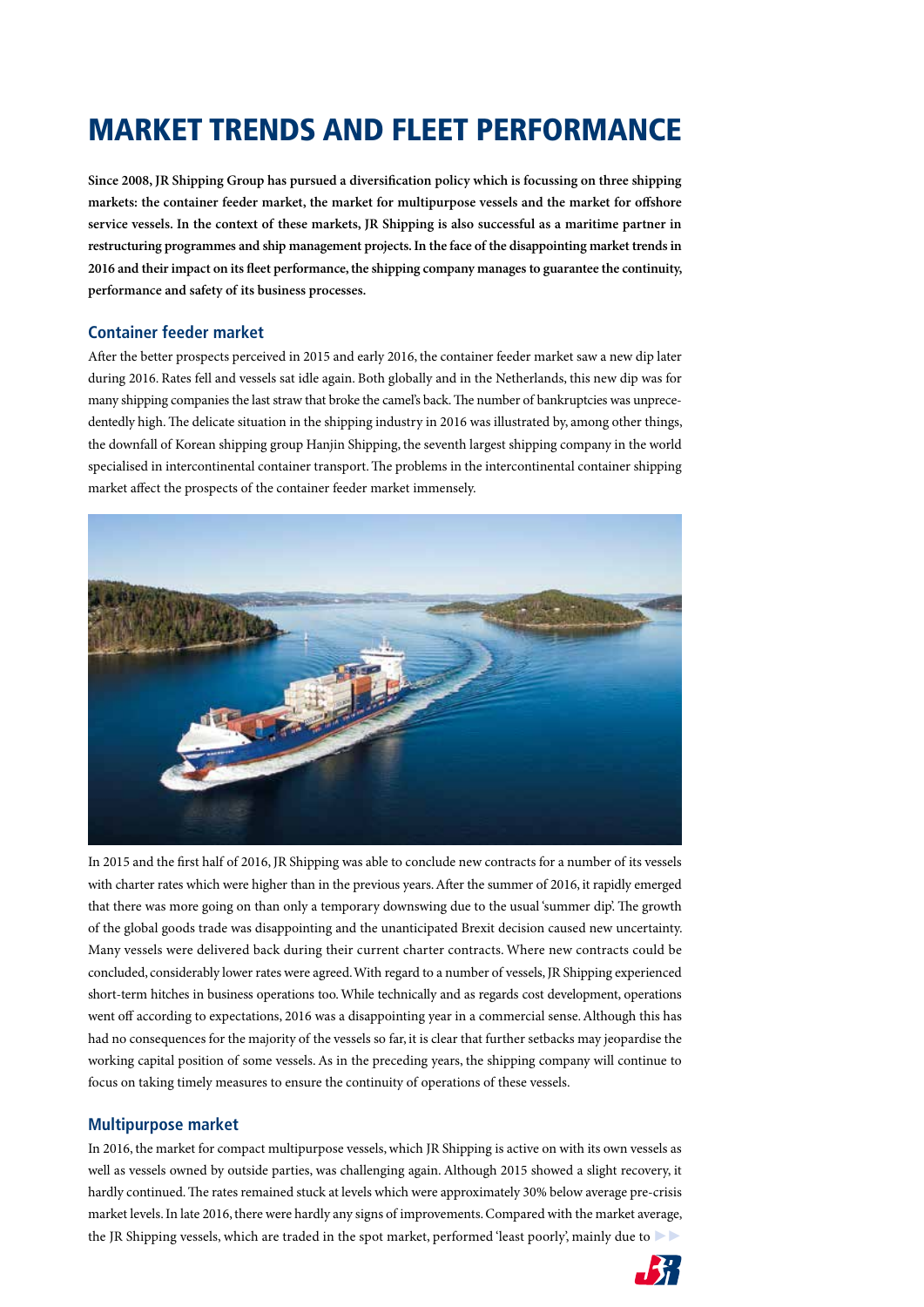

the permanently low fuel prices. To avoid a negative working capital position for its own vessels, MV Esprit and MV Estime, JR Shipping succeeded in taking effective transitional measures, after consultations with the relevant limited partners and financing bank and pending improved market conditions.

#### **Offshore service vessel market**

From 2011, JR Shipping Group has been investing in building an offshore service vessel fleet. Since 2012, the first vessels of this fleet have been successfully operational under the banner of SeaZip Offshore Service. They are state-of-the-art, very manoeuvrable FCS 2610 type catamarans, designed and constructed by Damen Shipyards. The vessels can transport 12 passengers and light freight and, thanks to the proven Twin Axe Bow principle, they provide maximum stability and safety in operational processes on the open sea. In 2015 and 2016, respectively, the fleet was expanded by the addition of another four vessels to be able to meet the rising demand for capacity. While the SeaZip offshore service vessels are, in particular, deployed for the growth market of building, operation and maintenance of wind turbine farms at sea, they are also put to use for work on offshore oil and gas installations.



In spite of the growth prospects of, in particular, the offshore wind industry and the many market analyses which indicate a shortage of adequate, seaworthy service vessels, 2016 was a disappointing year for the SeaZip Offshore Service fleet. The reason for this was obvious: in 2015, a record number of offshore wind turbine farms were delivered almost simultaneously. All in all, the year saw investments in the market of €13.3 billion and the installation of 419 wind turbines at sea, spread over various parks and accounting for a 3,019 MW capacity increase. Expectations were that, in 2016, the market would pick up rapidly, after the winter period. This assumption was based on the many specific projects which had been planned for 2016. The reality turned out to be different, though. The market continued to be unprecedentedly 'slack'. Initially, analysts were groping in the dark, however, later that year, they gained greater insight into the causes of this unanticipated 'dip'.

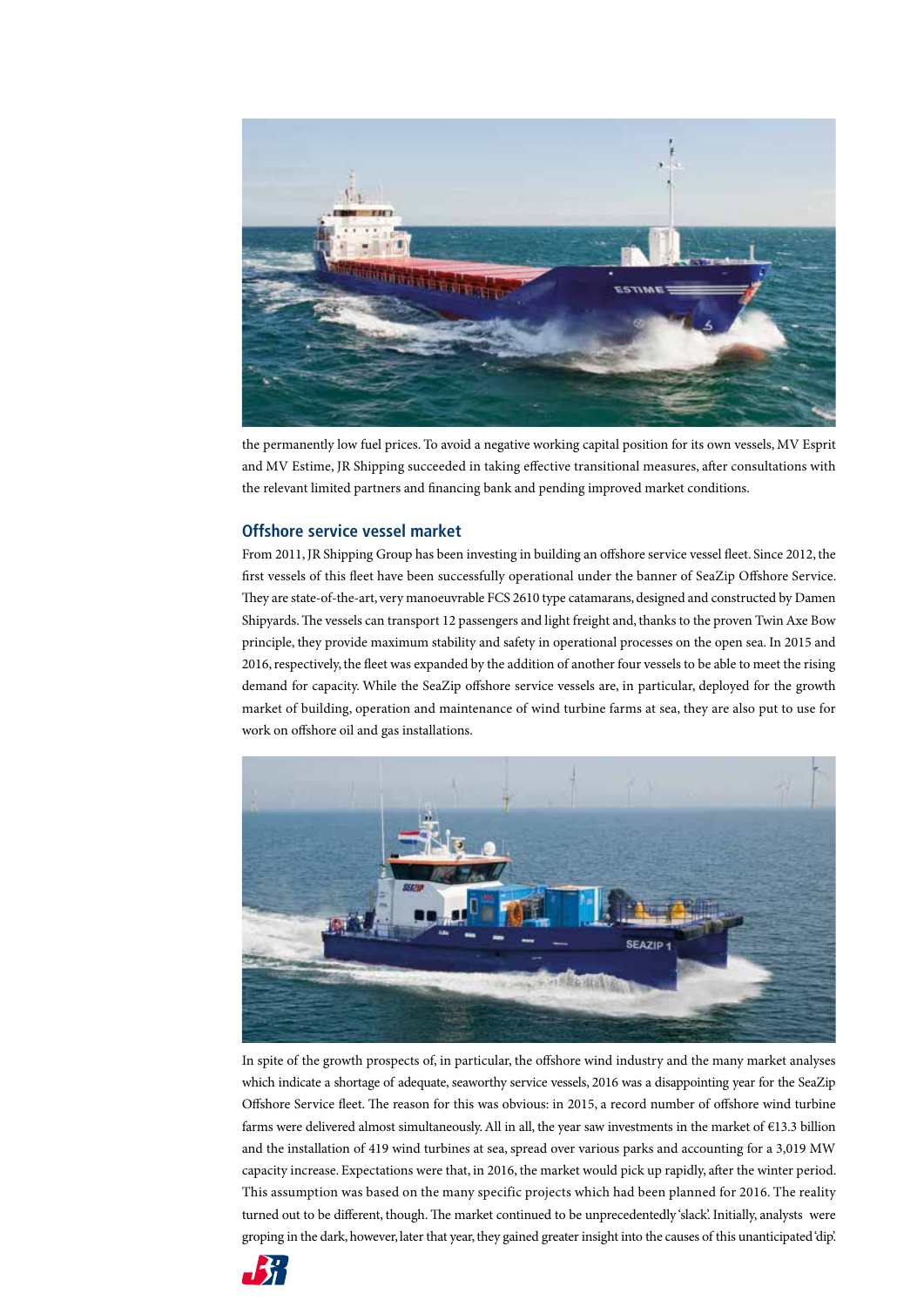A significant number of projects were delayed since preliminary studies and approval processes had consumed more time than expected. Furthermore, it appeared crucial that larger international project developers anticipated lower prices, so that prospective parks can be built at lower costs in 2017 and subsequent years.

This explanation does not take away the fact that, for owners of offshore service vessels, the results in 2016 were not nearly as good as they had expected in light of the existing plans and ambitions. At the end of the day, only one third of the available Northern European offshore service fleet was deployed. The SeaZip service vessels performed a little above average because of their customized deployment in the offshore oil and gas industry. Technically, the vessels performed excellently and to the full satisfaction of the various clients. Commercially, though, the figures were disappointing. Nevertheless, the shipping group remains convinced of the prospects which the growth market of offshore wind turbine farms offer and of the high-value, flexible service provided to its international partners by the SeaZip offshore service vessels and their highly trained crew.

### SHIP MANAGEMENT FOR THIRD PARTIES AND SPECIAL PROJECTS

**Slowly but surely, the world seems to be recovering from a comprehensive economic crisis. The consequences of this crisis are still resounding throughout the shipping industry. The transition stage which the international shipping companies are currently in is unprecedented. Companies are going bankrupt, ownership structures are changing, and mergers and new cooperative structures are supposed to create order out of chaos. This transition stage also leads to new forms of service provision and modern revenue models. For example, for quite some time JR Shipping has proven its worth as a partner in ship management projects and in processes focussing on new ownership and financing structures for both individual vessels and combinations of vessels.**

In the early stages of the crisis, JR Shipping already demonstrated its ability to manage complex restructuring plans. The first successful project, in 2012, involved a series of its own vessels, eleven in total, which were subsumed in JR Fleet Fund CV, a so-called 'collective fund'. Because of the creation of a single business unit for these vessels and the intensive consultations with investors, the financing bank of the eleven vessels involved had room for accepting a new, practicable financing structure, which laid the right foundation for piloting these vessels through the crisis. The shipping company also succeeded in creating effective solutions for vessels financed by other banks, inter alia by issuing ship-related bonds. Crucial elements were the permanent dialogue the shipping group had with banks, maximum transparency, investor confidence and the group's considerable placement power. Besides that, in 2012, the shipping company found the courage to divest itself of those vessels of which restoration of the invested capital had turned out to be identifiably unrealistic. In the face of the ever-challenging market conditions, this variety of measures helped the shipping company to secure the continuity of operations of the larger part of its fleet and to hold on to the skills, expertise and experience accumulated within the organisation.

#### **All-round ship management for third parties**

In addition to its core tasks – customer-specific and safe operation of container feeders, multipurpose vessels and offshore service vessels – the shipping group makes this experience and expertise available to fellow companies, shipping banks, shipyards and other maritime partners. In 2011, in this context, the Norwegian shipping company, Hagland Group, granted JR Shipping an unparalleled issuance contract. JR Shipping's experience with ship financing projects and placement power earned the Norwegian shipping company the successful financing of two of its multipurpose vessels. Immediately after their completion, the management of both vessels as well as the fund management pertaining to the relevant shipping CVs were placed with JR Shipping. In 2016, one of the vessels, MV Hagland Captain, was sold to the Hagland Group with the consent of its investors. The Clipper Stad Amsterdam deserves special mention as far as shipping management activities for outside parties are concerned. On behalf of the owners, and to their great satisfaction, JR Shipping has,

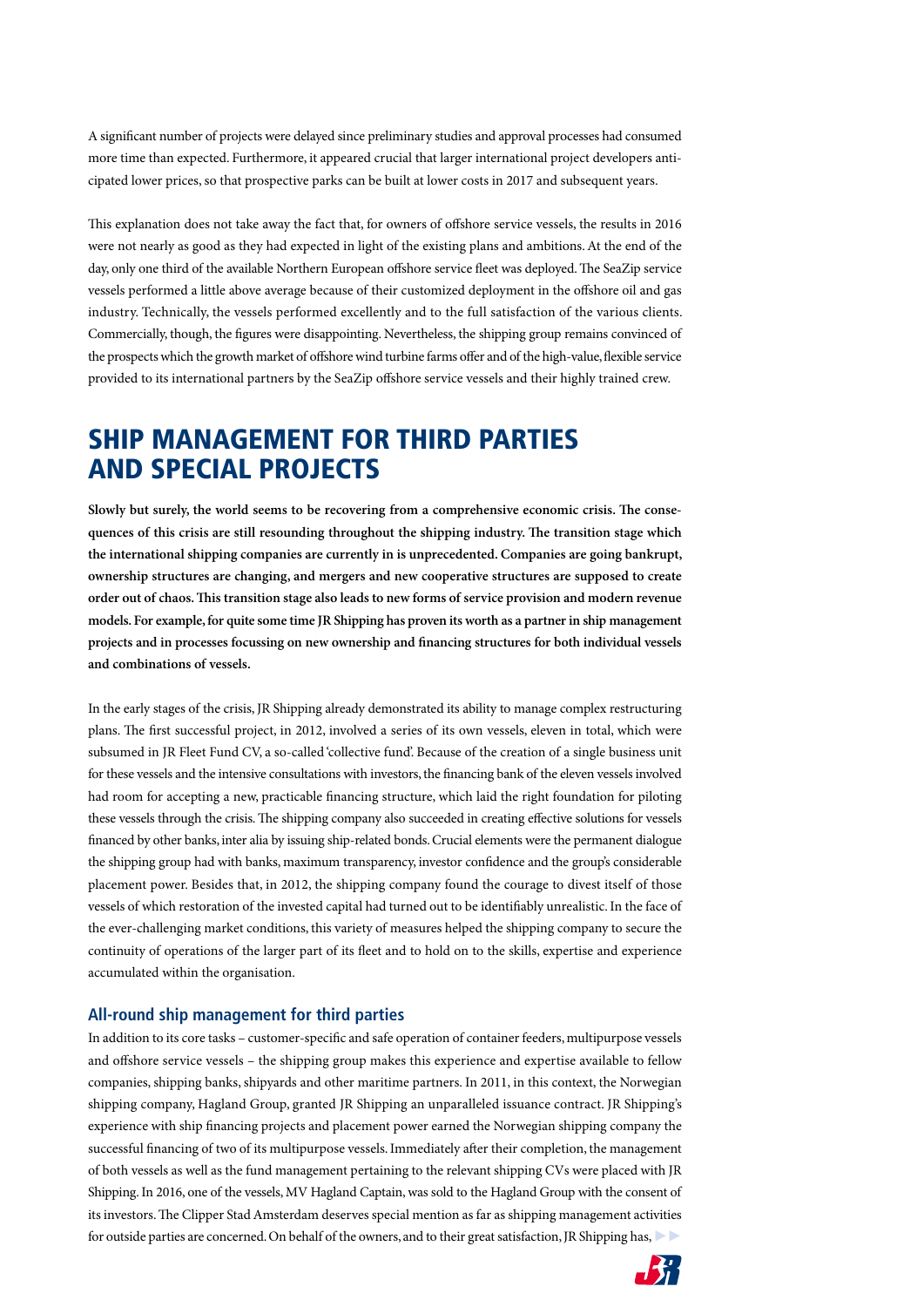for some years already, conducted the technical and operational management of this unique replica of a historic three-master, which is put to use as a charter sailing ship. In 2016 and early 2017, the shipping group succeeded in procuring three new shipping management contracts. In 2016, multipurpose vessel Espero was added to the fleet. From early 2017, commissioned by a leading German shipping bank, the shipping group has been in charge of two other container feeders of 880 TEU each.

#### **Extraordinary projects**

In 2015, the specific skills and expertise which the shipping company has pertaining to restructuring plans led to a challenging contract with a leading German shipping banker. The contract concerned six container feeder vessels, known in the market as the 'River' vessels. In the period before the transfer, efforts to secure a practicable financing structure for the vessels had proved impossible, so the bank decided to intervene and transfer both the vessels and the vessel-related fund management to JR Shipping. In its role as vessel and fund manager, the shipping company sorted things out in order to create support for the action to be taken among the investors involved. Shortly before the implementation of a restructuring concept, the bank had an opportunity to involve the six River vessels in a large-scale transaction with an investment consortium. At the behest of the bank, JR Shipping prepared and implemented this transaction, while taking the interests of the investors concerned into consideration at all times. At the end of 2015, the vessels were successfully transferred. In 2016, JR Shipping Group was involved in various restructuring issues as well. While this did not bring about specific contracts in that financial year, there are still chances for JR Shipping to be involved in a range of projects. Also in 2017, from its various disciplines, the shipping company will continue to focus on extraordinary restructuring and shipping management projects which are associated with the transition phase which the international shipping world is currently in. The operating companies below will play a leading part in this.

#### **JR Ship Management**

JR Ship Management is at the centre of our organisation. From day to day, a team comprising maritime professionals who know all the tricks take charge of:

- $\triangleright$  commercial management
- P nautical and technical management
- $\blacktriangleright$  technical procurement
- P financial management
- quality management

JR Ship Management is certified for International Ship & Port Facility Security (ISPS) and International Safety Management (ISM). Its versatile management team is responsible for the safe and effective deployment of the JR Shipping fleet comprising container feeder and multipurpose vessels, the SeaZip offshore service vessel fleet and vessels owned by third parties. Over recent years, JR Ship Management has managed to implement a multitude of cost-saving measures without compromising the quality and safety of the group's service provision at sea. Besides that, JR Ship Management continues to retain competent, optimally motivated seamen, both Dutch and non-Dutch. As a sustainable, flexible organisation, JR Ship Management has all the skills and expertise available which are required to deploy vessels in the various market segments in which JR Shipping Group operates - efficiently, cost-effectively and consistent with the strictest international safety and environmental standards.

JR Ship Investments As an issuance specialist and fund manager, JR Ship Investments plays a vital role in the financing of vessels for the fleets of both JR Shipping and outside parties. Besides that, JR Ship Investments' knowledge and experience have proved to be very valuable in restructuring projects, not in the least because it maintains very close ties with a large group of private and corporate investors. Because of open communication and transparent information, JR Ship Investments has succeeded in retaining investor confidence over recent years in the face of the strong headwind. Evidence of this is, among other things, the successful placement of new JR Shipping Bonds in 2016, which could be issued thanks to the early repayment of an earlier

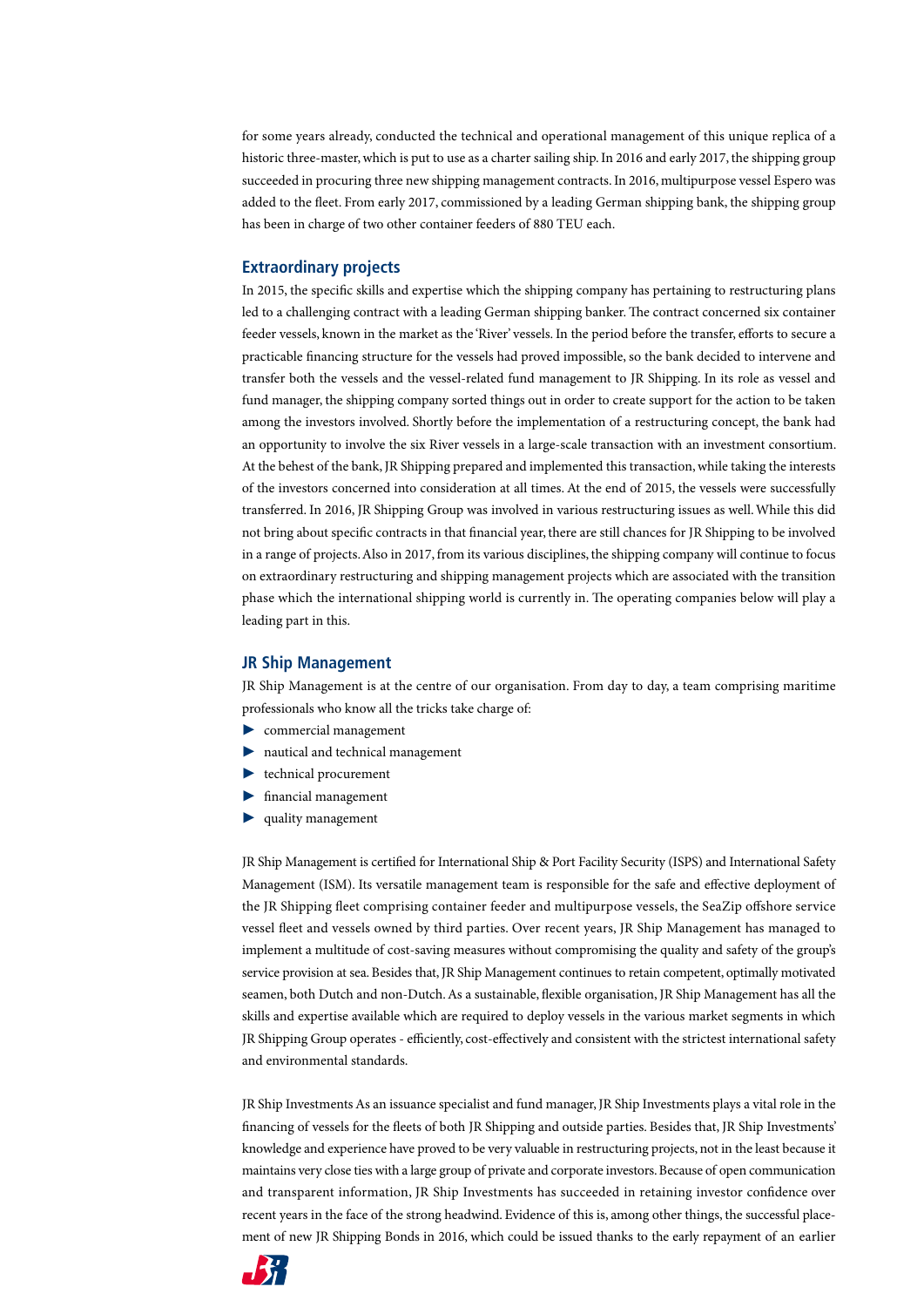bond loan. In a short space of time, the issue of the latest bond loan resulted in €2,490,000 additional working capital, earmarked for being able to respond rapidly to opportunity investments and be part of management and transition projects which stand or fall by the participants' own financial resources. The shipping group has considerably increased its clout with this successful bond loan. JR Ship Investments' unparalleled placement power also emerged in 2015, when it speedily placed participations in the SeaZip 5 and 6 offshore service vessels. The placement power of JR Ship Investments, which can be attributed to its skills and expertise in targeted marketing and communication, close ties with investors and good relationships with shipping banks, makes JR Shipping a reliable and dynamic partner in transition processes, in which refinancing of vessels plays a vital part.

#### **JR Ship Brokers & Consultants**

The knowledge and experience boasted by the JR Ship Brokers & Consultants team, which specialises in consultancy and guidance in the development of new vessels and intermediation in the purchase and sale of existing ones, proved their worth once again in 2016 with regard to a range of successful shipping transactions. JR Ship Brokers & Consultants put their skills and expertise to use for the benefit of vessels owned by JR Shipping as well as for transactions pertaining to vessels operated by fellow shipping companies. Besides that, JR Ship Brokers & Consultants advises shipping banks.

Since it was founded in 1993, JR Shipping Group has conscientiously built up an all-round shipping company which has all critical disciplines under its own roof in order to responsibly carry out the financial, commercial and operational management of sea-going vessels. In 2016, the organisation ashore in Harlingen did not see any significant changes. It comprises the following mixture of closely intertwined operating companies:

P **JR Ship Management**

All-round ship management (commercial, financial, nautical/technical)

P **JR Ship Crew**

Recruitment, and selection of seamen and 'employership'

- P **Confeeder Shipping & Chartering** Specialised chartering services for container feeders
- P **JR Ship Investments**

Issuances and fund management

- P **JR Ship Brokers & Consultants** Broker and consultancy services for both the shipping company and third parties
- P **SeaZip Offshore Service**

Hiring out of crewed service and accommodation vessels for the purpose of building and maintaining wind turbine farms at sea

P **SeaZip Crew**

Recruitment, selection and training of seamen for the offshore wind industry and 'employership'



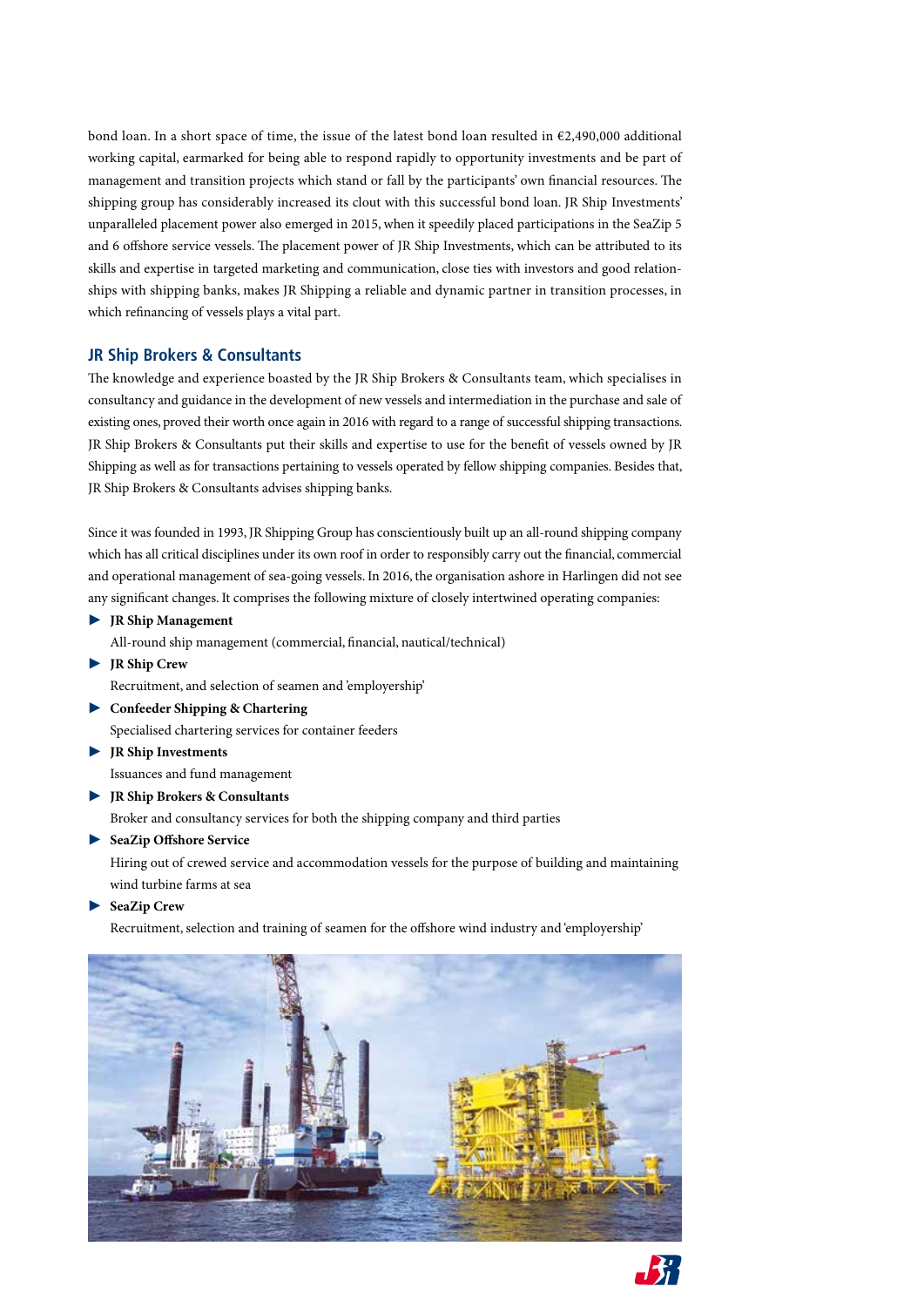## **OUTLOOK**

**In spite of the challenges which the shipping industry and, hence, JR Shipping were faced with in 2016, the Management Board and staff of the shipping group continue to focus on flexible, decisive and clientoriented entrepreneurship and new opportunities. Their primary focus is on continuity of operations - on the efficient and safe deployment of the entire, diverse fleet. Besides that, the shipping group is permanently on the lookout for new investment opportunities and forms of cooperation, where available. Whenever required, JR Shipping takes action to guarantee continuity of operations for the benefit of its business relations and investors.**

No matter how disappointing the 2016 dip was – it had been the fourth dip in a row since 2008 – and how severe the damage sustained by the international shipping industry in the past 9 years, the industry is also looking ahead. The transition is vehement and still well under way, the outlines of the new order are appearing on the horizon. In the context of the intercontinental maritime transport, large multinational shipping entrepreneurs with a dynamic history of mergers and acquisitions will dominate. By contrast, in the specialist short sea shipping world, national and regional companies will gain the upper hand, because they can rapidly and resiliently respond to new developments and provide customer relations with services which are customized to their needs. The general trend is that recovery is actually inevitable in short sea shipping segments such as the container feeder and multipurpose markets.

#### **Container feeder and multipurpose shipping services**

In both the container feeder and the multipurpose markets, the balance between the available capacity and the demand in moderate economic growth conditions has already been restored. Before the crisis broke out, this balance was considerably disturbed, in the container feeder market in particular. During the years of crisis, many vessels took refuge in other market segments and a lot of tonnage was turned into scrap. New vessels are not or hardly delivered. If global trade growth forecasts materialise – the World Trade Organization maintains a wide margin of 1.8 to a maximum of 3.1% for 2017 – analysts assume that the transport volumes supplied in 2017 will match the available capacity, which should lead to an increase in freight and charter rates. Nothing can be said against these rational arguments. There are numerous less rational factors that can be brought forward, though. In 2016, Brexit, which had been deemed impossible, alarmed Europe. At the end of March, the effectuation of Brexit was commenced while no one can predict yet what impact it will have on international trade. The uncertainty as a result of the equally unexpected outcome of the elections in the US in 2016 is at least as significant. With President Trump at the helm, we may well enter a new period of protectionism, which might lead to a snowball effect. Major elections in Europe as well as the lingering unrest in the Middle East are contributing to a universal feeling of unsafety and uncertainty, which may have a restraining influence on continuing economic recovery. JR Shipping focusses on the rational arguments, which indicate that recovery of rates in the container feeder and multipurpose market is forthcoming and, accordingly, it will continue to concentrate on fleet consolidation and excellent maritime services.

#### **Offshore service vessels**

In 2016, 1,558 MW was added to the European network which provides electricity from the sea, produced by 338 turbines, spread among six offshore wind farms. This was almost 50% less than the more than 3,000 MW capacity increase realised by the offshore wind industry in 2015, a top year. The fact that 2015 was such a productive year was one of the reasons why the industry had to mark time unexpectedly in 2016. Delays in research and preparation processes and postponement of projects, based on the assumption that building costs in 2017 would turn out to be lower than in 2015, played a role too. The stagnation in 2016 did not stop continued, ambitious developments behind the scenes from taking place. The number of projects about which final investment decisions were taken in 2016 was even 39% greater than in 2015. Northern Europe still seriously invests in electricity from the sea in order to cut back CO**<sup>2</sup>** emissions. At the end of 2016, the count was at 16,631 MW in installed power. In the short and medium term, Northern Europe aims at an increase of 24.2 GW; in the longer term, it even goes for another 65 GW.

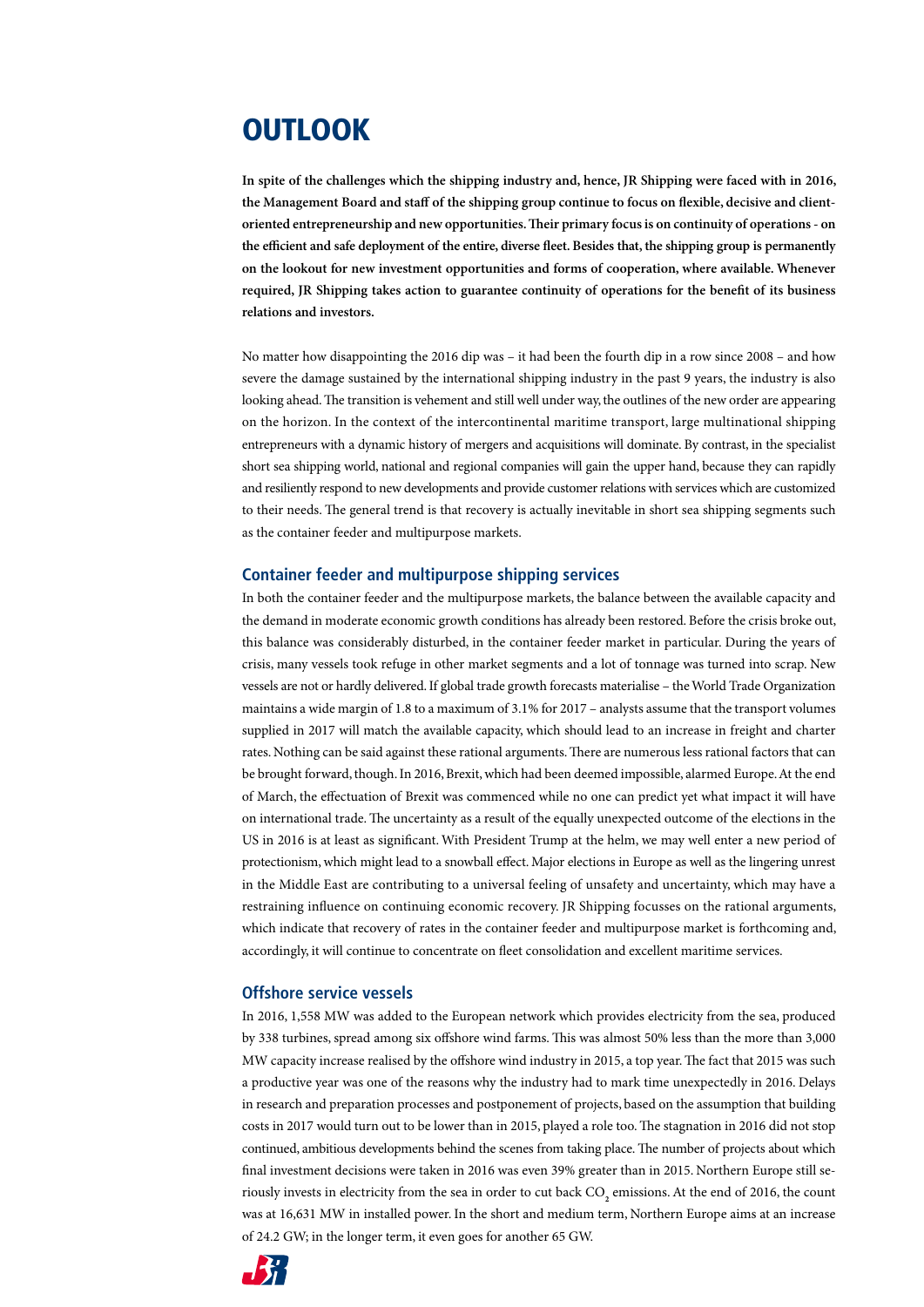It is evident that there is an increasing need for a new generation of offshore service and accommodation vessels if we want to secure the projects which are actually on the agenda until 2020 and aim to make a successful transition to renewable energy, also after 2020. The trend for building parks at ever-increasing distances from the coast, at greater depths, sets highly specific requirements on, in particular, the service vessels which facilitate building and maintenance by providing customized transport of technical crew and small freight. In light of the dynamics of the industry, vessels must be able to operate on the open sea in 24/7 services and ensure safety for crew and the environment in any circumstances. The SeaZip offshore service vessels, of the Damen Fast Crew Supplier 2610 type, modelled after the proven *Twin Axe Bow* concept, have shown their suitability for ongoing services, including in seagoing conditions. Their highly trained crews are familiar with the strict international quality and safety standards and the specific procedures pertaining to the offshore energy industries. The swift and manoeuvrable SeaZip service vessels can be deployed for the transport of crew and small freight, for assistance in hydrographic research and for support in diving activities. For 2017 and later years, JR Shipping foresees good prospects for the SeaZip fleet and it will continue to dedicate itself to providing safe and efficient support to operational processes in the offshore gas and oil sector with all available capacity and expertise in ship management it has, particularly in the growth market of wind turbine farms at sea, which will provide Northern Europe with a substantial part of its renewable energy.

JR Shipping Group firmly holds to the diversification policy it revealed in 2008 and which rests on the following four pillars:

- P consolidation of the container feeder fleet
- $\triangleright$  controlled growth in the market for multipurpose vessels
- P operating state-of-the-art offshore service vessels to support the oil and gas industry and building and maintenance of wind turbine farms at sea
- P ship management for third parties and extraordinary restructuring projects pertaining to container feeder and multipurpose vessels

#### **THE FLEET**

For the larger part of 2016, JR Shipping was in charge of 14 container feeders, 2 multipurpose vessels and 6 SeaZip offshore service vessels, deployable for the building and maintenance of wind farms at sea and for the oil and gas industry. Two offshore service vessels, the SeaZip 5 and 6, were put into service in spring 2016 after an investment project which passed off successfully.

In its role as specialist in extraordinary projects and ship management services to outside parties, JR Shipping was, in 2016, in charge of 2 additional multipurpose vessels and the charter sailing ship Clipper Stad Amsterdam. One of these multipurpose vessels, MV Hagland Captain, was sold by the owners later in 2016 to the Norwegian shipping company. It was replaced by a new ship management contract which concerned multipurpose vessel MV Espero. In early 2017, a leading German bank awarded JR Shipping a ship management contract for another two container feeder vessels, each with a capacity of 880 TEU.

In the form of investments in limited partnerships under Dutch law ('ship participations'), over 3,500 private and corporate investors are participating in the fleet of JR Shipping. JR Shipping Group owes its placement power and flexibility with regard to ship investment projects and (re)financing projects associated with the transition phase which the shipping industry is currently in, to this group of dedicated investors and to its long-term relationships with larger shipping banks.

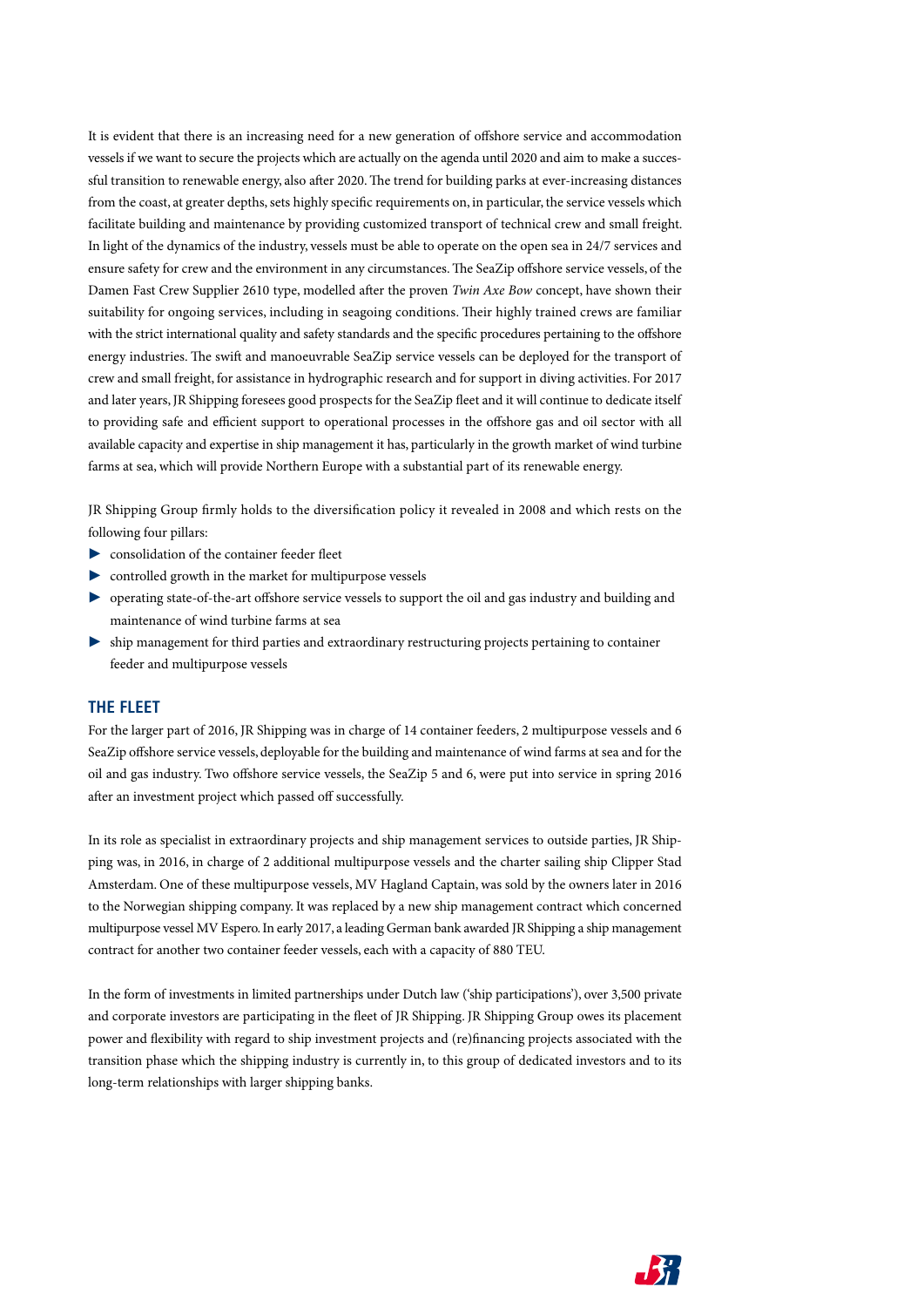# **JR SHIPPING GROUP - MILESTONES 2009 TO 2017**

| Year | <b>New Business Development</b>                                                                                                                                                                                                                                                                                                                                                                                       | <b>JR Solutions</b>                                                                                                                                                                                                                                                                                                                                                       |
|------|-----------------------------------------------------------------------------------------------------------------------------------------------------------------------------------------------------------------------------------------------------------------------------------------------------------------------------------------------------------------------------------------------------------------------|---------------------------------------------------------------------------------------------------------------------------------------------------------------------------------------------------------------------------------------------------------------------------------------------------------------------------------------------------------------------------|
| 2009 | <b>JR Ship Investments BV</b> successfully places $2 \times \in 2,0$ million<br>equity for the financing of 4.900 tons multipurpose vessels<br>MV Esprit and MV Estime. The (temporarily available)<br>'accelerated depreciation scheme' was applied.                                                                                                                                                                 | First inter creditors deal with standstill arrangements until<br>end of 2010 for the JR Shipping Fleet.<br>JR Vloot Support CV:<br>$\triangleright$ $\in$ 8,2 million fresh working capital for the JR Shipping                                                                                                                                                           |
|      |                                                                                                                                                                                                                                                                                                                                                                                                                       | Fleet.<br>To support the fleet during 2009 and 2010.                                                                                                                                                                                                                                                                                                                      |
|      |                                                                                                                                                                                                                                                                                                                                                                                                                       | Additional tailor made working capital measures.                                                                                                                                                                                                                                                                                                                          |
| 2010 | JR Shipping Group founds SeaZip Offshore Service, a new<br>ship owning and management company specialised in<br>service vessels for the offshore wind industry.                                                                                                                                                                                                                                                       | Second inter creditors deal with standstill extensions until<br>end of 2010 for the JR Shipping Fleet.                                                                                                                                                                                                                                                                    |
|      |                                                                                                                                                                                                                                                                                                                                                                                                                       | Further tailor made working capital measures. During 2009<br>and 2010 over € 20 million new working capital was put on the<br>table by JR Shipping and its CV-investors to support the fleet.                                                                                                                                                                             |
| 2011 | <b>JR Ship Investments BV</b> successfully places $2 \times 2 \times 0$ million<br>equity for the financing of 4.500 tons selfdischarging multi-<br>purpose vessels MV Hagland Captain and MV Hagland<br>Chief. The (temporarily available) 'accelerated depreciation<br>scheme' was applied. Equity financing in Holland was done<br>for Norwegian owner Hagland. The ship management was<br>granted to JR Shipping. | JR Obligaties BV (Obligaties = 'Bonds') successfully issues<br>€ 2,5 million of bond capital. Interest coupon: 8%, expiry<br>July 2016 and secured by the group holding. Purpose: to<br>strengthen the group's flexibility.                                                                                                                                               |
|      | MV Esprit and MV Estime added to the fleet.                                                                                                                                                                                                                                                                                                                                                                           |                                                                                                                                                                                                                                                                                                                                                                           |
| 2012 | SeaZip Offshore Service takes delivery of its first two<br>service vessels: MV SeaZip 1 and MV SeaZip 2.                                                                                                                                                                                                                                                                                                              | Restructuring of 11 vessels financed by HSH Nordbank.<br>Eleven single ship entities (CV's) have been consolidated in<br>'JR Fleet Fund CV' involving $\epsilon$ 145 million of refinancing.                                                                                                                                                                              |
| 2013 | JR Obligaties BV successfully issues $\epsilon$ 1,7 million of bond<br>capital. Interest coupon: 7%, expiry in 2020 and secured by<br>the group holding. Purpose: new business development.                                                                                                                                                                                                                           |                                                                                                                                                                                                                                                                                                                                                                           |
|      | MV Hagland Captain and Hagland Chief added to the fleet.                                                                                                                                                                                                                                                                                                                                                              |                                                                                                                                                                                                                                                                                                                                                                           |
| 2014 |                                                                                                                                                                                                                                                                                                                                                                                                                       | <b>JR Ship Investments BV</b> successfully places $2 \times \in 2.5$ million<br>bonds secured by first priority mortgage placed to pay off<br>(with some 50% haircut) Commerzbank's financing of MV<br>Evolution and MV Evidence.<br>JR Shipping Group teams up with HSH Nordbank in a<br>'Nautilus' restructuring attempt involving a portfolio of 10<br>feeder vessels. |

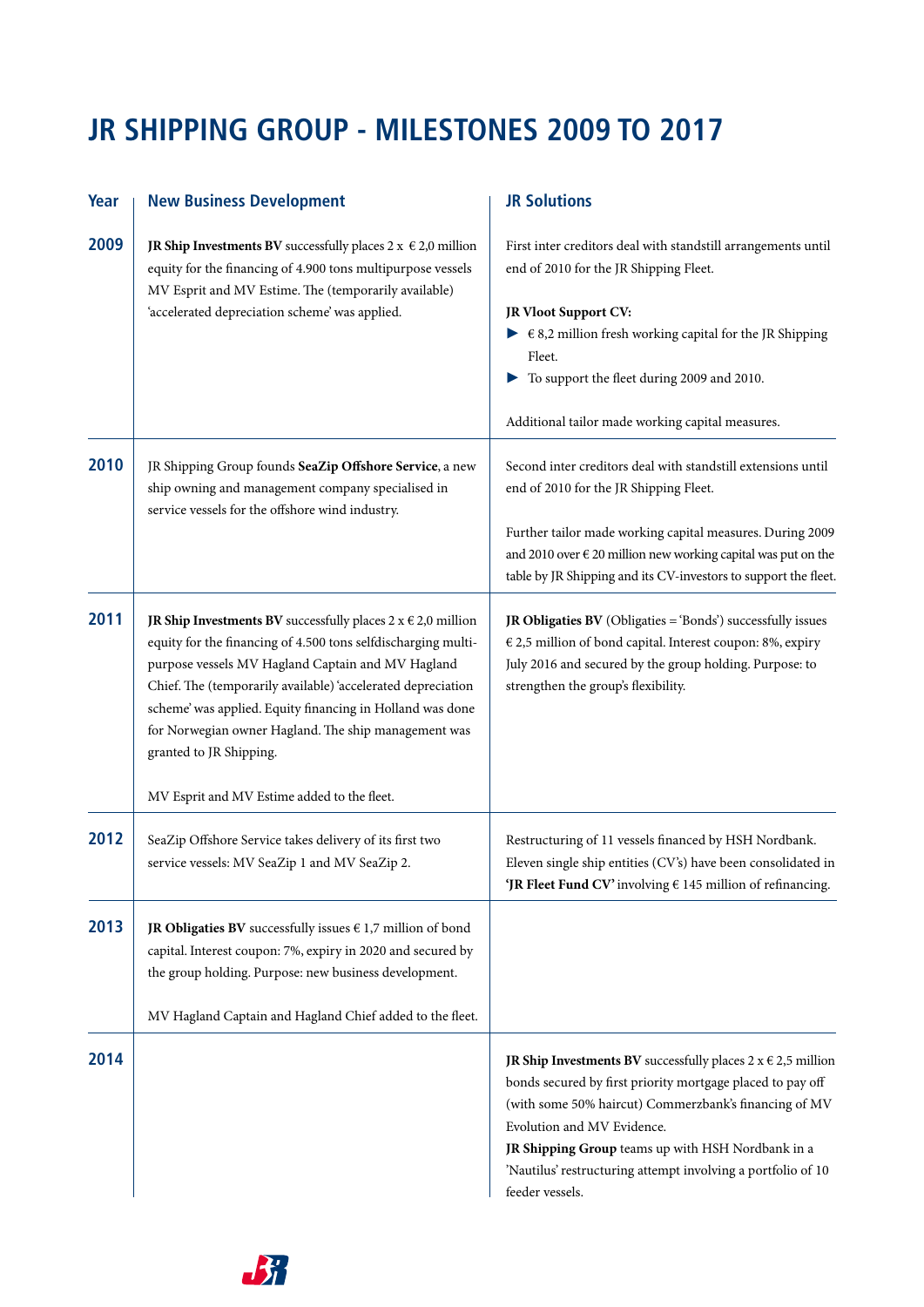| Year | <b>New Business Development</b>                                                                                                                                                                                                                                                                                                                                             | <b>JR Solutions</b>                                                                                                                                                                                                                                                                                                                                         |
|------|-----------------------------------------------------------------------------------------------------------------------------------------------------------------------------------------------------------------------------------------------------------------------------------------------------------------------------------------------------------------------------|-------------------------------------------------------------------------------------------------------------------------------------------------------------------------------------------------------------------------------------------------------------------------------------------------------------------------------------------------------------|
| 2015 | <b>JR Ship Investments BV</b> successfully places $2 \times \in 2,0$ million<br>equity for the financing of two offshore wind service vessels<br>(MV SeaZip 3 and MV SeaZip 4). Both CV-projects apply<br>Dutch tonnage tax.<br>SeaZip Offshore Service takes delivery of MV SeaZip 3 and<br>MV SeaZip 4 in March.                                                          | On the request of Bremer Landesbank, JR Shipping Group<br>takes over full control and management of a fleet of six<br>CV1100plus vessels previously owned/managed by Dutch<br>owner 'Universal Marine'. These vessels have been delivered<br>to 'Baltic Max Holding Company' in a transaction<br>involving a total of 32 feeder vessels.                    |
|      | <b>JR Ship Investments BV</b> successfully places $2 \times 2 \times 0$ million<br>equity for the financing of two offshore wind service vessels<br>(MV SeaZip 5 and MV SeaZip 6). Both CV-projects apply<br>Dutch tonnage tax.                                                                                                                                             |                                                                                                                                                                                                                                                                                                                                                             |
|      | On a consolidated basis, the companies within the<br>JR Shipping Group generated a healthy operational result<br>of $\in$ 2,7 million in 2015.                                                                                                                                                                                                                              |                                                                                                                                                                                                                                                                                                                                                             |
|      | JR Obligaties BV repays $\epsilon$ 2,5 million of bond capital to the<br>investors. The bonds, placed in 2011, were originally<br>scheduled to expire July 2016 but could be repaid half a year<br>in advance, due to the improved financial position of the<br>JR Shipping Group. The advances being: an improved balance<br>sheet and less interest coupon costs in 2016. |                                                                                                                                                                                                                                                                                                                                                             |
| 2016 | JR Obligaties BV successfully issues $\epsilon$ 2,5 million of bond<br>capital. Interest coupon: 7%, expiry in 2023 and secured by<br>the group holding. Purpose: new business development.                                                                                                                                                                                 | On the request of Bremer Landesbank and the vessels'<br>main shareholder, JR Shipping Group contributes to the<br>problem solving of a portfolio of four multipurpose vessels<br>and two 880 TEU feeder vessels of a small German owner.<br>JR Shipping Group will take over control and full manage-<br>ment of these two 880 TEU feeder vessels Q1, 2017. |
|      |                                                                                                                                                                                                                                                                                                                                                                             | On request of the owners of MV Flinter Rihdi, JR Shipping<br>Group took over control and full management of the vessel<br>after Flinter Group entered into 'suspension of payment'.                                                                                                                                                                         |
| 2017 | JR Shipping Opportunity Obligaties issued in May 2017.<br>Interest coupon: 5%, expiry in 2022 and secured by first<br>priority on a vessel to be purchased.                                                                                                                                                                                                                 | In March, the two above mentioned 880 TEU feeder vessels<br>have been taken over while continuing in the same legal<br>entities and restructuring the debt financing structure. The<br>vessels have been renamed into MV Expansa and MV<br>Externo.                                                                                                         |